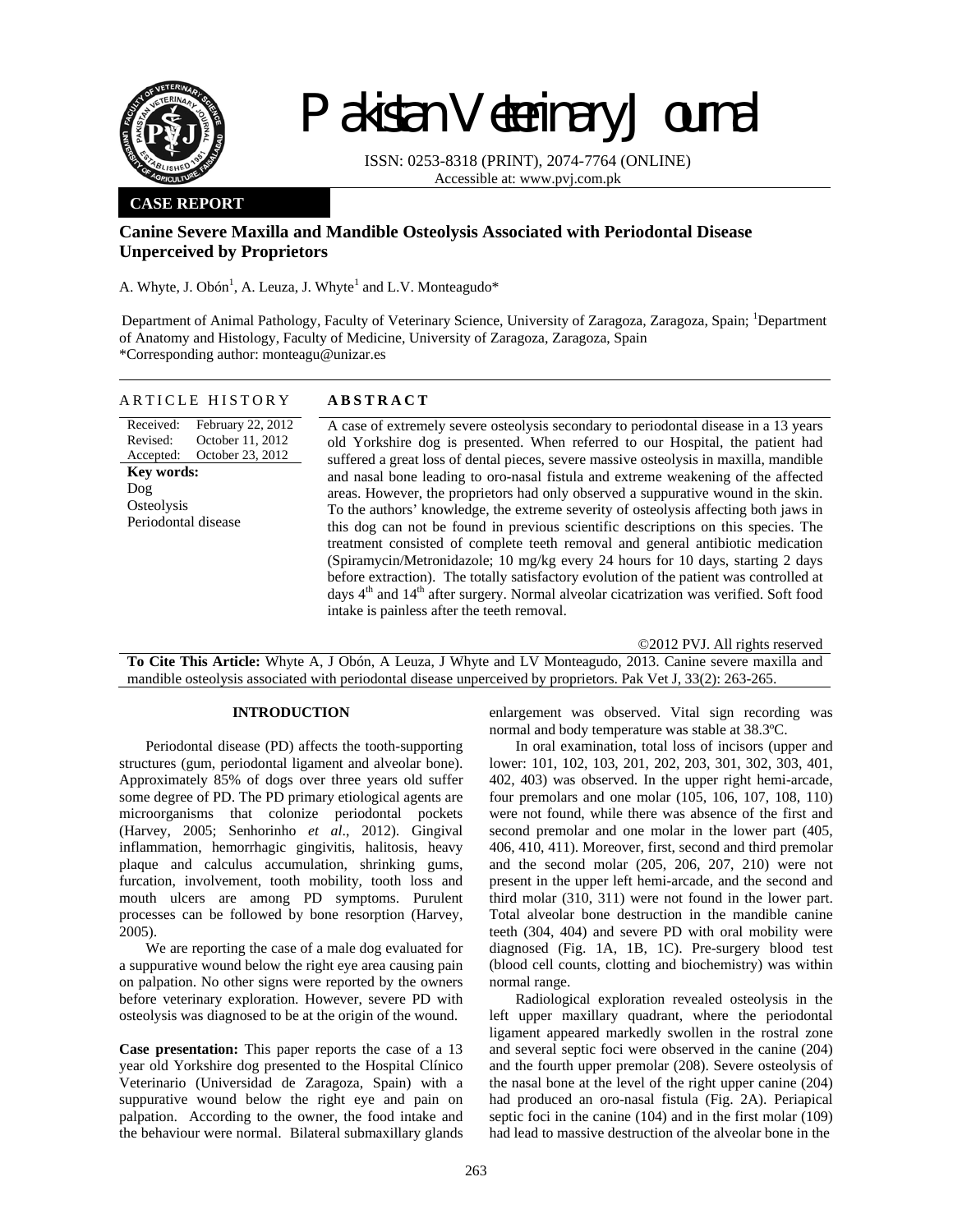

**Fig. 2:** (A) Osteolysis is observed in the rostral area of the maxilla. The periodontal ligament is swollen in this zone and several periapical septic foci are evidenced. Alveolar bone has suffered severe resorption. The nasal bone destruction at the right upper canine level causes oro-nasal fistula. Extensive osteolysis is also observed in the rostral zone of the mandible, leading to almost total loss of the alveolar bone in the canines, together with periapical septic foci in premolars and molars, where the alveolar bone is virtually disappeared. (B) Radiograph after dental prophylaxis. (C) Extremely degraded conditions of the removed dental pieces.

upper right quadrant, exactly under the reported external suppurative wound.

where extensive gum retraction and infection are visible.

periodontal disease and loss of dental pieces. Extensive infection with pus (arrow) is also seen in the alveolus of the third pre-molar, extending to the fourth upper premolar. (B) Frontal view of the mandible. Extensive osteolysis of the alveolar bone around the canine teeth is observed (arrows). (C) Lateral view of the right hemi-arcade showing severe periodontal disease. Loss of dental pieces is appreciated in the maxilla while the roots' furcations are exposed in the mandible,

Extensive osteolysis was in the origin of almost total loss of the alveolar bone around the canines (304 and 404) and of periapical septic foci leading to complete destruction of the alveolar bone in premolars and molars. From the above mentioned data, PD with severe osteolysis was diagnosed.

Treatment consisted of complete teeth removal and general antibiotic medication (Spiremycin/Metronidazole;

10 mg/kg every 24 hours for 10 days, starting 2 days before extraction). Post-surgery radiograph showed deep loss of alveolar bone on both upper maxilla and mandible (Fig. 2B).

Microbiological cultures from samples of extracted teeth (Fig. 2C) revealed the growth of different bacterial colonies, enhancing the genus Proteus. The high colonies density hindered the isolation and identification of other genus. Additionally, high number of morphotypes